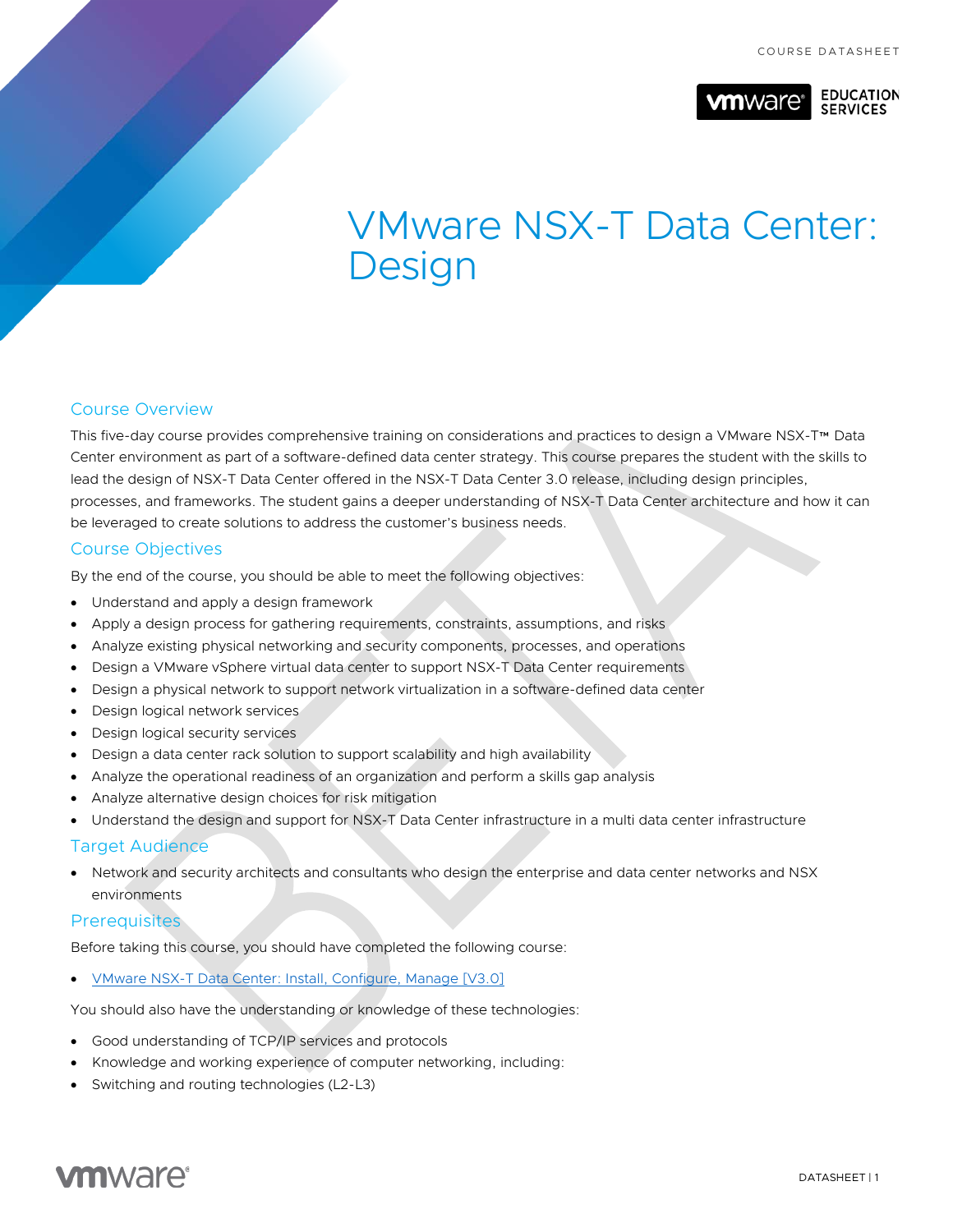- Network and application delivery services (L4-L7)
- Knowledge and working experience of VMware vSphere® environments and KVM-based environments

The VMware Certified Professional - [Network Virtualization \(2020\) certification](https://www.vmware.com/education-services/certification/vcp-nv-2019.html) is recommended.

# Course Delivery Options

# Product Alignment

- Classroom
- Live Online
- **[Onsite](https://mylearn.vmware.com/mgrReg/plan.cfm?plan=38045&ui=www_edu)**

• NSX-T Data Center 3.0